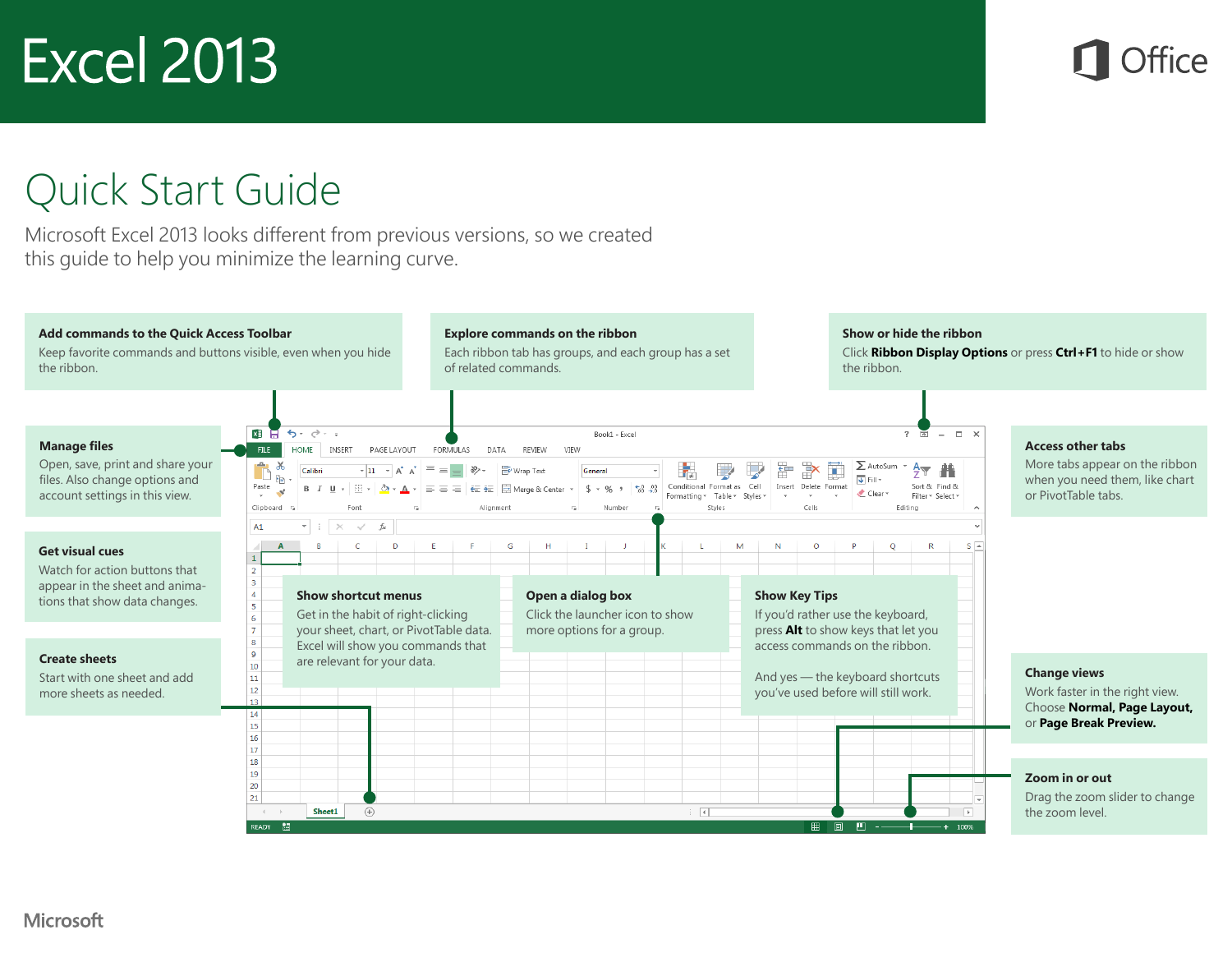#### How to get started with Excel 2013

If you've been using Excel 2007 or 2010 and are familiar with the ribbon, you'll want to know what changed in Excel 2013. If you've been using Excel 2003, you'll want to know where to find the Excel 2003 commands and toolbar buttons on the ribbon.

We have many free resources to help you learn Excel 2013, including online training. Just click the question mark in the top-right corner above the ribbon to open Excel Help.



### Explore the ribbon

If you've used the ribbon in an earlier version of Excel, you'll notice a few changes. The **Insert** tab has new buttons to help you create charts and PivotTables. There's also a new **Filters** group with buttons for creating slicers and timelines.



Other tabs appear when you're working on certain things like charts and PivotTables. Those tabs have also changed to make things easier to find.

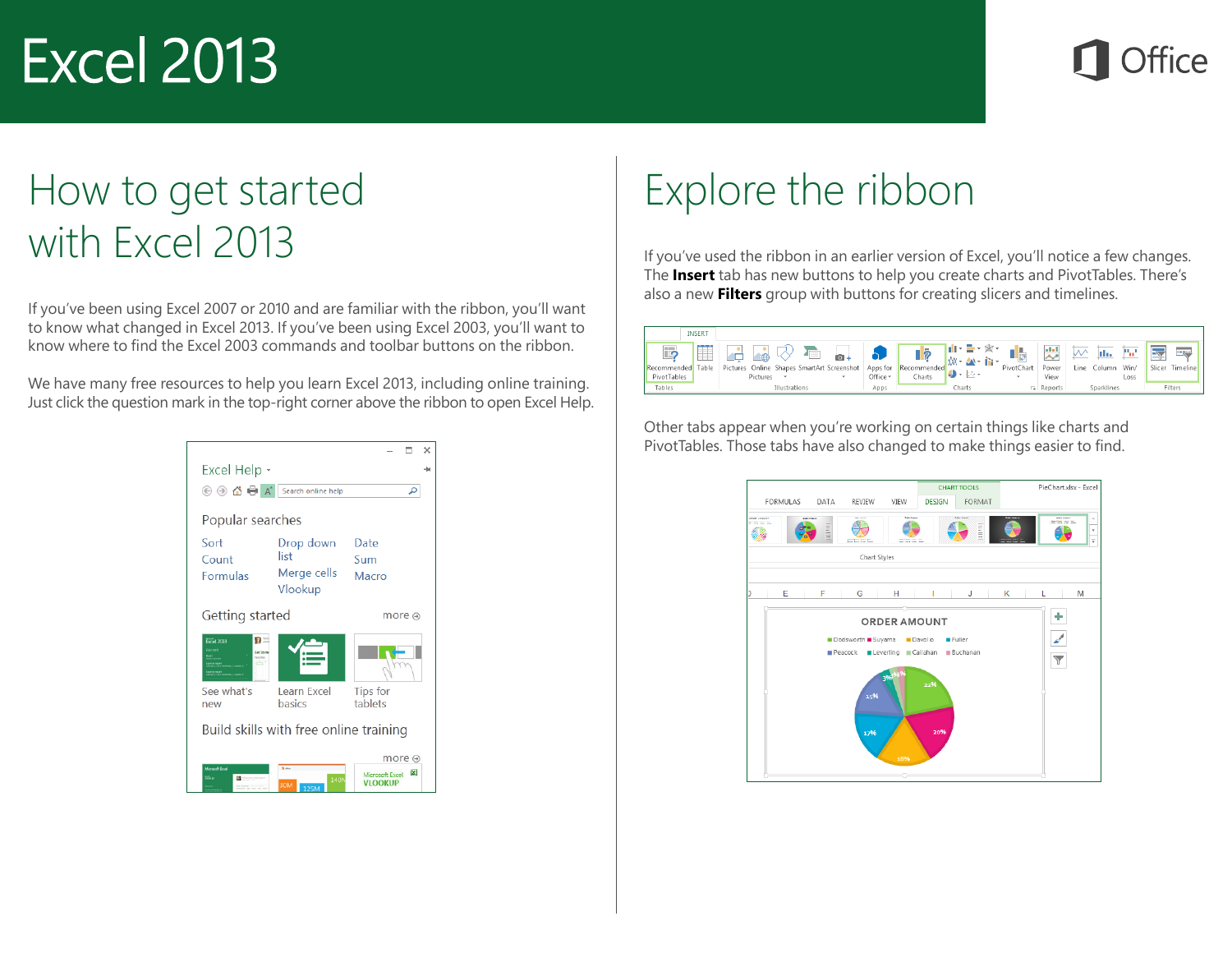**Office** 

### Things you might be looking for

Use the list below to find some of the more common tools and commands in Excel 2013.

| To                                                                                                                  | Click              | And then look in the                                                  |
|---------------------------------------------------------------------------------------------------------------------|--------------------|-----------------------------------------------------------------------|
| Create, open, save, print, share, or export files, or change options                                                | <b>File</b>        | Backstage view (click the commands in the left pane).                 |
| Format, insert, delete, edit or find data in cells, columns, and rows                                               | Home               | Number, Styles, Cells, and Editing groups.                            |
| Create tables, charts, sparklines, reports, slicers, and hyperlinks                                                 | <b>Insert</b>      | Tables, Charts, Sparklines, Filters, and Links groups.                |
| Set page margins, page breaks, print areas, or sheet options                                                        | <b>Page Layout</b> | Page Setup, Scale to Fit, and Sheet Options groups.                   |
| Find functions, define names, or troubleshoot formulas                                                              | <b>Formulas</b>    | Function Library, Defined Names, and Formula Auditing groups.         |
| Import or connect to data, sort and filter data, validate data, flash fill<br>values, or perform a what-if analysis | Data               | Get External Data, Connections, Sort & Filter, and Data Tools groups. |
| Check spelling, review and revise, and protect a sheet or workbook                                                  | <b>Review</b>      | Proofing, Comments, and Changes groups.                               |
| Change workbook views, arrange windows, freeze panes, and<br>record macros                                          | <b>View</b>        | Workbook Views, Window, and Macros groups.                            |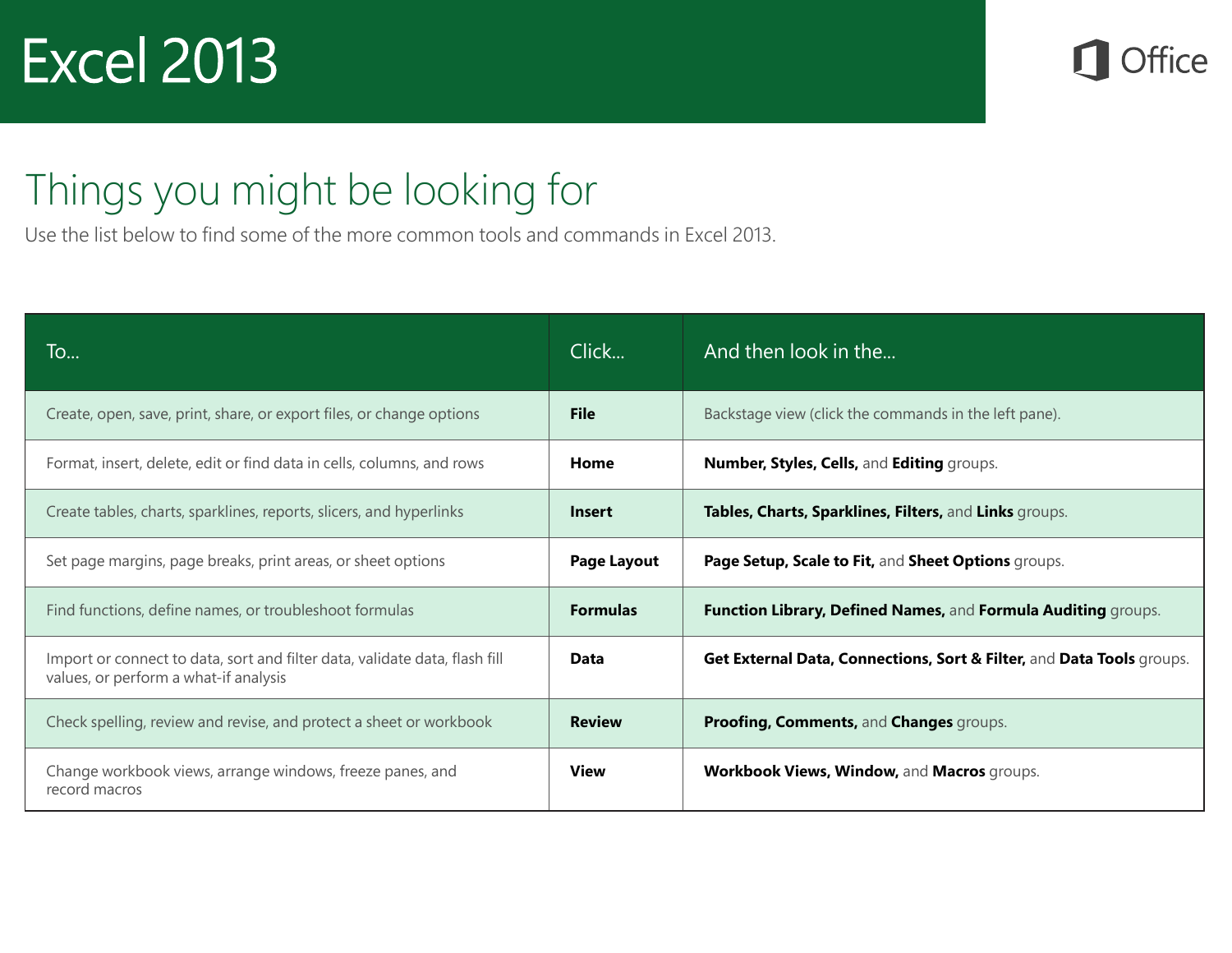### Apply features without the ribbon

In Excel 2013, we've placed some frequently used but hard to find commands and buttons within easy reach.

When you select data on your worksheet, the **Quick Analysis** button appears. It gives you quick access to many useful features you may not have been aware of, and lets you preview them on your data before you make them stick.

|                                                                  |                | B                   | e               |         |                 |  |
|------------------------------------------------------------------|----------------|---------------------|-----------------|---------|-----------------|--|
|                                                                  |                | CHARTS              | <b>TOTALS</b>   | TABLES  | SPARKLINES      |  |
|                                                                  |                | $\cdot$ –<br>$\sim$ |                 | %       |                 |  |
| Data Bars                                                        | Color<br>Scale | Icon Set            | Greater<br>Than | Top 10% | Clear<br>Format |  |
| Conditional Formatting uses rules to highlight interesting data. |                |                     |                 |         |                 |  |

When entering data, you might notice that Excel fills values automatically as it detects a pattern. You'll get the **Flash Fill Options** button to make further decisions.

| R                                 | c               | D                 |                | Е                                                                                         | F | G |
|-----------------------------------|-----------------|-------------------|----------------|-------------------------------------------------------------------------------------------|---|---|
| <b>Transaction</b>                | <b>Budget</b>   | <b>Department</b> | <b>Contact</b> |                                                                                           |   |   |
| 801010-Ads-Advertising-John       | 1300 Ads        |                   |                |                                                                                           |   |   |
| 802100-Evs-Events-Jenny           | <b>1830 Evs</b> |                   |                |                                                                                           |   |   |
| 804020-Dmg-Digital Marketing-Bill |                 | 600 Dmg           | Ð              |                                                                                           |   |   |
| 807800-Pro-Promotions-Sally       | 1800 Pro        |                   | ь              | <b>Undo Flash Fill</b>                                                                    |   |   |
| 801010-Ads-Advertising-Paul       | 2730 Ads        |                   |                |                                                                                           |   |   |
| 802100-Evs-Events-Paul            | <b>1750 Evs</b> |                   |                | <b>Accept suggestions</b><br>◡<br>Select all 0 blank cells<br>Select all 23 changed cells |   |   |
| 804020-Dmg-Digital Marketing-John |                 | 1200 Dmg          |                |                                                                                           |   |   |
| 806002-Prs-Public Relations-John  | 3500 Prs        |                   |                |                                                                                           |   |   |
| 807800-Pro-Promotions-Jenny       | 2500 Pro        |                   |                |                                                                                           |   |   |

### Better access to chart features

Creating a recommended chart is great way to get started, but you'll still want to customize the style and show the exact data you need to make it your own.

Excel 2013 gives you these options right next to the chart. Just click the **Chart Elements, Chart Styles,** or **Chart Filters** buttons to fine-tune your chart.

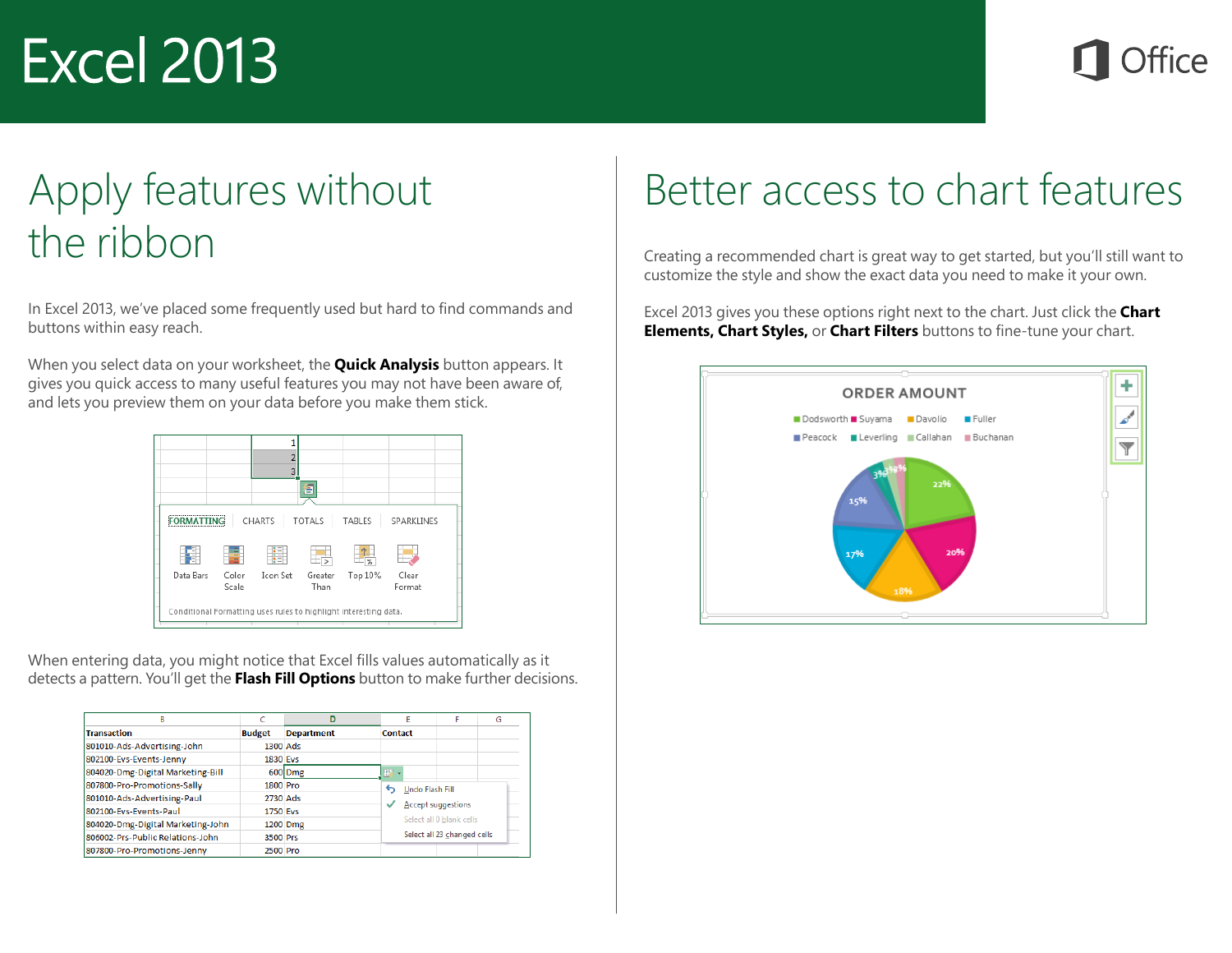**Office** 

### How to work with people who don't yet have Excel 2013

Here are some of the things to keep in mind when sharing or exchanging files with people who are using an older version of Excel.

| In Excel 2013                                                  | What happens?                                                                                                                                                                                                                                                            | What should I do?                                                                                                                                                                                                                                                                               |  |  |
|----------------------------------------------------------------|--------------------------------------------------------------------------------------------------------------------------------------------------------------------------------------------------------------------------------------------------------------------------|-------------------------------------------------------------------------------------------------------------------------------------------------------------------------------------------------------------------------------------------------------------------------------------------------|--|--|
| You open a workbook<br>that was created with<br>Excel 97-2003. | Excel opens the workbook in compatibility mode and keeps it in<br>Excel 97-2003 file format (*.xls).<br>When you save the workbook, Excel will tell you about compatibility<br>issues if you've used new features that aren't supported in earlier<br>versions of Excel. | Keep working in compatibility mode if you're sharing the workbook<br>with people who don't have Excel 2013.<br>If you're not sharing the workbook, convert it to the Excel 2007-2013<br>file format (*.xlsx) to take advantage of all new Excel 2013 features<br>(click File > Info > Convert). |  |  |
| You save your workbook<br>as an Excel 2013 file.               | Excel saves the workbook in the Excel 2007-2013 file format (*.xlsx)<br>so you can take advantage of all new Excel 2013 features.                                                                                                                                        | If you plan to share this workbook with people who use an earlier<br>version of Excel, check the workbook for compatibility issues (click<br>File > Info > Check for Issues).<br>You can then see the issues and resolve them before you share the<br>workbook.                                 |  |  |
| You save your workbook<br>as an Excel 97-2003 file.            | Excel automatically checks the file for compatibility issues and<br>shows them for any new Excel 2013 feature you used.                                                                                                                                                  | Assess any compatibility issues and resolve them before you share<br>the workbook.                                                                                                                                                                                                              |  |  |